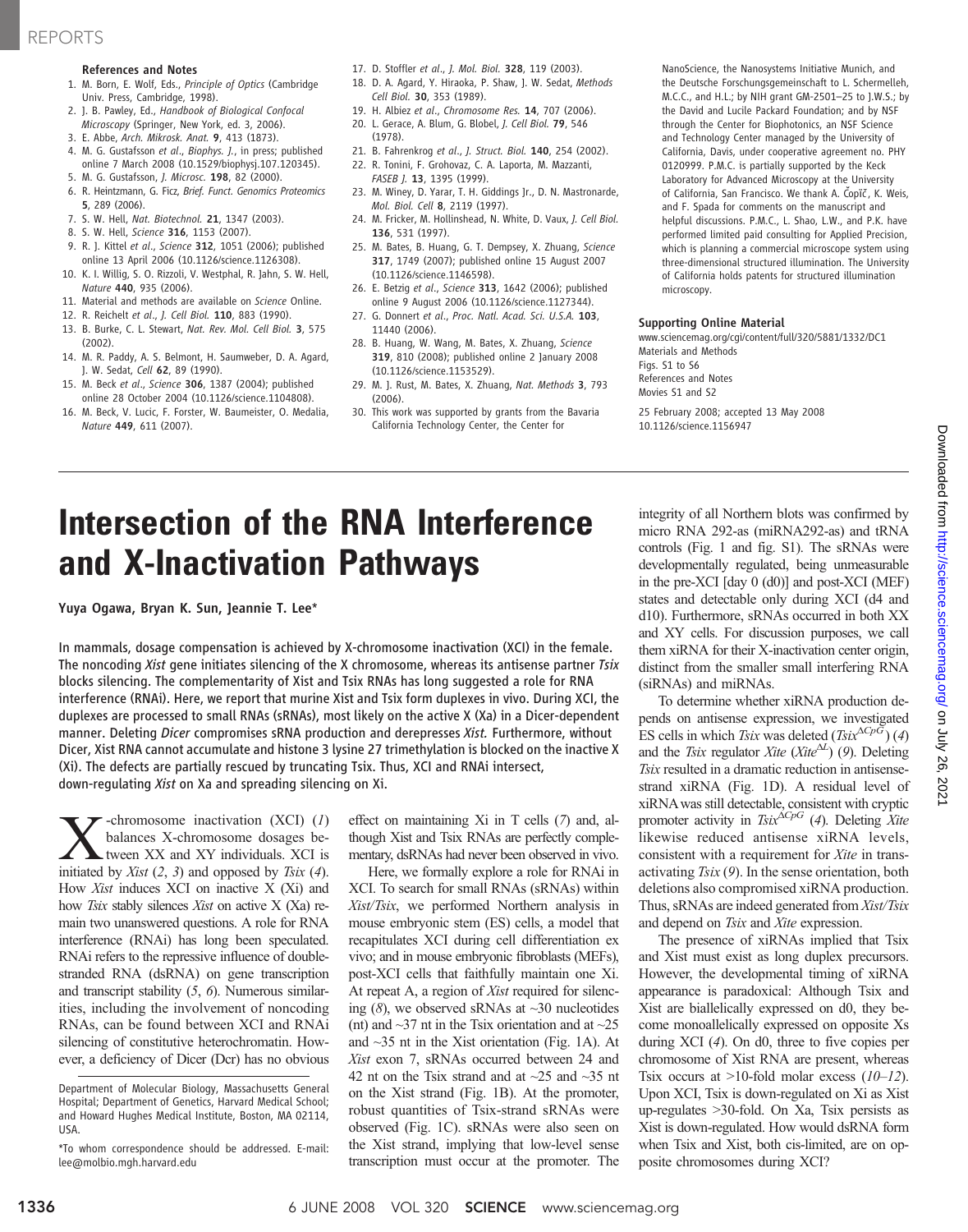To determine whether Tsix and Xist formed dsRNA, we devised an in vivo ribonuclease (RNase) protection assay based on differential susceptibility of single-stranded RNA (ssRNA)

and dsRNAs to RNase A/T1. We permeabilized replicate preparations of d0 ES cells in a nondenaturing buffer containing deoxyribonuclease I (DNase I) and RNase, and performed strandspecific reverse transcription polymerase chain reaction (RT-PCR) on the protected RNAs. To confirm assay sensitivity, a positive control into which one copy per cell of in vitro–transcribed



blots. M, male; F, female. (B) Northern analysis of xiRNAs from Xist exon 7 (XEx7). (C) Northern analysis of Xist promoter (XP) region. (D) Northern analysis of mutant cells. WT lanes are identical to those in (A) (concurrent analysis).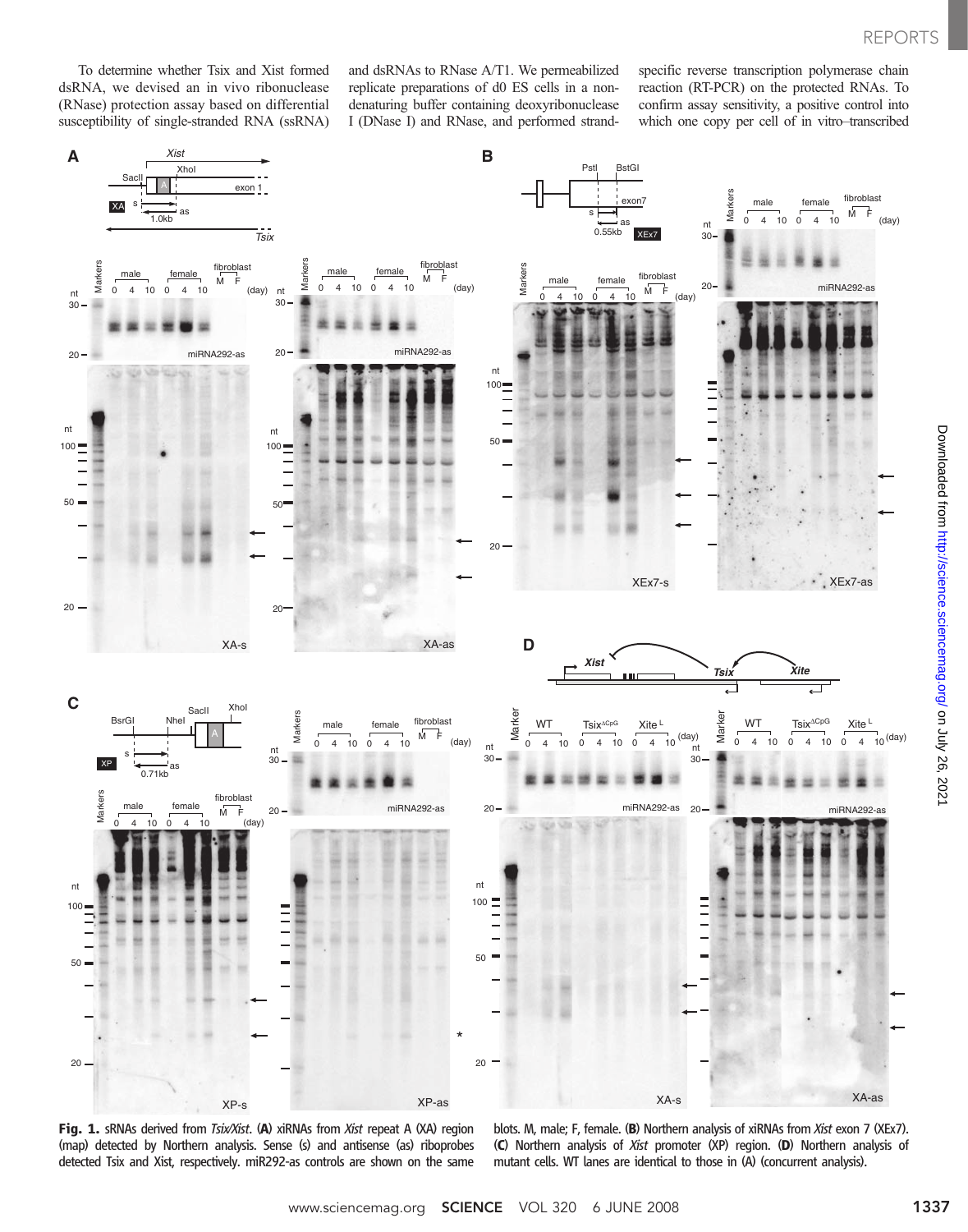## REPORTS

and annealed Tsix:Xist dsRNA was spiked could readily be detected with this protocol (Fig. 2, A and B). The abundant single-stranded ribonucleotide reductase M2 (Rrm2) and glyceraldehyde-3 phosphate dehydrogenase (Gapdh) transcripts were not amplified, indicating that our assay was specific for dsRNA. We consistently observed RNase-protected Xist and Tsix RNA strands in XX and XY ES cells, suggesting the presence of dsRNA (Fig. 2B). Real-time RT-PCR quantitation showed that  $\sim$ 16% of Xist and  $\sim$ 13% of Tsix strands were protected (Fig. 2C). As expected of duplexes, approximately equal stoichiometric ratios of the two strands were present in the RNase-protected fraction. Kinetic analysis revealed decreasing amounts of dsRNA during differentiation in XX and XY cells (Fig. 2D). Thus, steady-state quantities of both dsRNA and xiRNA are developmentally regulated, but in an opposite manner.

The inverse correlation over time raised the possibility that dsRNA is processed to xiRNA. To address potential allelic differences, we performed allele-specific RNase protection assays using two genetically marked female ES cell lines: wild-type (WT) 16.7, which carries Xs from Mus castaneus  $(X^{cas})$  and M. musculus  $(X^{mus})$  and undergoes random XCI [with a natural 30:70 specific-specific bias (13)], and<br> $T_{\text{six}}^{\Delta CpG/+}$  mutants which harbor a Tsix deletion  $Tsix^{\Delta CpG/+}$  mutants, which harbor a Tsix deletion<br>on  $X^{mus}(A)$  and therefore always inactivate  $X^{mus}$ on  $X^{mus}$  (4) and therefore always inactivate  $X^{mus}$ in the 16.7 background. Total Tsix RNA (with no RNase treatment) decreased >10-fold over time, but a low residual level could still be detected at d4 and d10 as expected (4, 9, 14). From this residual pool, using single-nucleotide polymorphism (SNP)–based allele-specific primers at position 3, we unexpectedly found that duplexed Tsix (RNase-protected) in  $T\text{s}ix$ <sup> $\Delta CpG/+$ </sup> cells predominantly originated from Xi  $(X^{mus})$ (Fig. 2E), the X on which the major Tsix promoter is deleted. Likewise, the Xist strand found in duplex form originated from Xi. Thus, Tsix:Xist duplexes are detected primarily from Xi.

Duplexes may form only on Xi, or they may form on both Xs but be stable only on Xi. The latter possibility is notable, considering the inverse kinetic relationship between the appearance of long dsRNA versus xiRNA. Could dsRNA be processed to xiRNA on Xa? Several observations favored this idea. First, dsRNA was selectively lost from Xa. Second, xiRNA production depended on Tsix, a gene expressed from Xa from d4 to d10. Finally, despite lacking Xi, XY cells produced xiRNAs.

Because dsRNAs are substrates for Dcr, we tested Dcr's role by deleting Dcr's RNAseIII domain in female ES cells (15) (fig. S2). Because Dcr-deficient (Dcr−/<sup>−</sup> ) cells are known to grow poorly  $(15)$ , we introduced a Dcr transgene expressed at <<5% of WT levels (Fig. 3, A and B) and improved the growth of  $Der^{-1}$ clones (henceforth referred to as  $Der^{-/-}$ ). Northern analysis revealed diminished xiRNA levels (Fig. 3, C and D), suggesting that xiRNA production depends on Dcr. All tested Dcr-deficient clones behaved similarly. Xist expression prematurely increased 5- to 10-fold in pre-XCI cells (Fig. 3B), implying increased Xist transcription or greater RNA stability. Male  $Der^{-/-}$  clones likewise showed significant Xist derepression on d4 (fig. S3). Thus, Dcr regulates xiRNA levels and antagonizes Xist upregulation in ES cells.

RNA immunofluorescence in situ hybridization (immunoFISH) analysis showed that Dcr has



reactions. (E) In vivo RNase protection assays to test allelic origin of dsRNA using strand-specific, allele-specific real-time RT-PCR with SNP-based primers for X<sup>cas</sup> or X<sup>mus</sup> alleles (top). PCR of control genomic DNA shows high specificity (98% for mus and >99.99% for cas). Error bars indicate 1 SD in triplicate reactions. For test samples, the mus and cas fractions were amplified separately, normalized to genomic DNA ( $X^{cas}$ : $X^{mus}$  = 1:1), and plotted as a function of time. Percent of  $\text{Cas} = [X^{\text{cas}} \text{ RNA}/(X^{\text{cas}} \text{ RNA} + X^{\text{mus}} \text{ RNA})] \times 100$ . Because the bars show relative allelic fractions, quantities are only comparable within a single time point.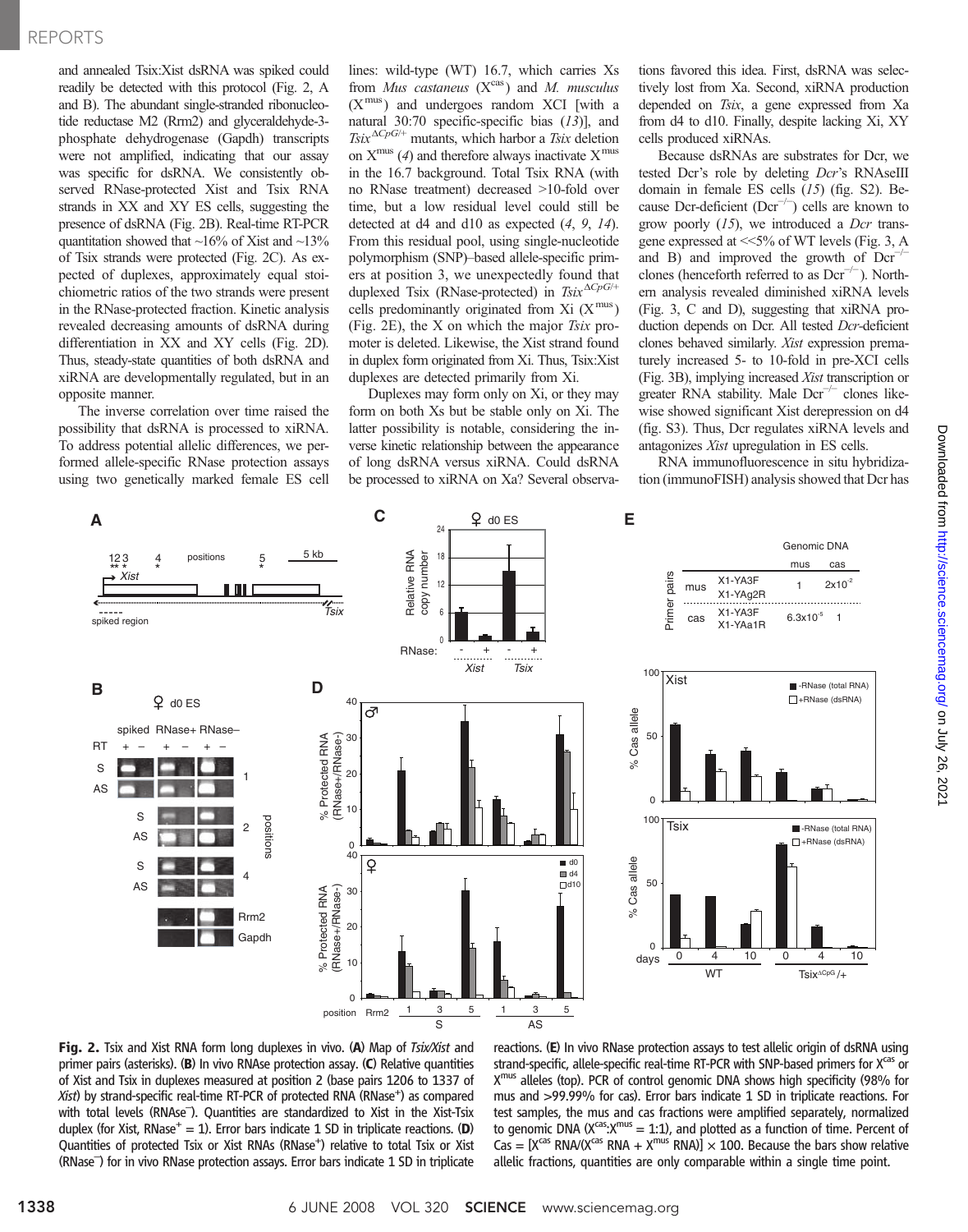additional XCI effects. Despite elevated Xist levels, Xist could not "coat" the X nor induce heterochromatic changes (Fig. 3E). On d10, Xist RNA accumulation occurred in only 0.4% of cells ( $n = 278$  cells) and histone 3 (H3) lysine 27 (K27) trimethylation (H3-3meK27) in 0.7% of cells ( $n = 278$  cells). By contrast, in Dcr 2lox/ [heterozygous Dcr knockout carrying one conditional allele (2loxP sites) and one deleted allele] controls, Xist accumulated in 56.8% and H3- 3meK27 in 83.1% of cells  $(n = 148$  cells). Moreover, the X-linked Mecp2 gene failed to be dosage-compensated in  $Der^{-/-}$  cells, whereas it appropriately decreased 1.5- to twofold in controls (Fig. 3A). Therefore, in addition to local effects on Xist, Dcr also affected Xi globally, because the formation of Xist and H3-3meK27 domains was compromised without Dcr.

Because XCI and cell differentiation are linked (16, 17), the XCI defects might be explained by Dcr's pleiotropic effects on differentiation (15, 18) rather than specific effects

on XCI. Indeed, Dcr−/<sup>−</sup> clones differentiated poorly and continued to express Oct4 and Nanog pluripotency factors on d10 (Fig. 3, A and F, fig. S3). To determine whether Dcr specifically affects XCI, we truncated Tsix by inserting a polyadenylate cassette in  $Der^{-/-}$  cells (fig. S4), reasoning that disabling Tsix, which negatively regulates Xist, might overcome the failure to accumulate Xist RNA. As expected,  $Der^{-/-}Tsix^{-/+}$ <br>double mutants (Dcr-TST) and  $Tsix^{-/+}$  controls double mutants (Dcr-TST) and  $Tsix^{-/+}$  controls (TST) showed truncated Tsix expression from  $X<sup>mus</sup>$  and highly skewed XCI patterns (Fig. 4A). Although Dcr-TST cells continued to differentiate poorly (fig. S5), total Xist levels were restored to nearly WT levels during differentiation (Fig. 4B). Furthermore, disabling Tsix partially restored Xist localization to Xi (Fig. 4C). Therefore, Dcr's effect on XCI can be genetically separated from its effect on cell differentiation.

Additionally, to the extent that Xist levels and localization were restored in Dcr-TST cells, H3-  $3$ meK27 was only partly rescued in  $Xist^+$  cells

(Fig. 4D). In WT and TST controls, Xist accumulation was almost always accompanied by robust H3-3meK27. In contrast, 30 to 40% of  $Xist^+$  Dcr-TST cells displayed weak or no H3-3meK27 foci, implying that H3-3meK27 also depends on Dcr. These data showed that Xist accumulation and H3-K27 methylation are genetically separable. We conclude that Dcr intersects XCI in several ways. Locally, Dcr controls xiRNA and Xist expression. Globally, it regulates Xist accumulation and H3-3meK27 on Xi.

In aggregate, our data suggest specific effects of RNAi on XCI (Fig. 4E). Dcr and Tsix/Xist genetically interact, and a second-site mutation in Tsix partially suppresses the  $Der^{-/-}$  effect on Xist. We propose that Tsix:Xist duplexes initially form on both Xs. During XCI, continued expression of Tsix on Xa would lead to dsRNA processing to xiRNAs, which would locally repress Xist in cis, an idea reminiscent of transcriptional gene silencing (TGS) (6, 19–21). Consistent with allelespecific TGS at Xist, RNA-directed DNA methyl-



Fig. 3. Dcr deficiency impairs xiRNA production and XCI. (A) Quantitative real-time RT-PCR of indicated transcripts normalized to  $\beta$ -actin. (B) Xist quantitation plotted on a log scale. (C and D) Northern analyses of miRNA292-as control (C) and xiRNAs (D) in mutant cells. There is an

accumulation of miRNA292-as precursors (asterisk) in Dcr<sup>−/−</sup> cells. (**E**) Immuno-RNA FISH for Xist and H3-3meK27 on d10. 4´,6´-diamidino-2 phenylindole (DAPI), blue. (F) Phase contrast images of d10 embryoid bodies (EB).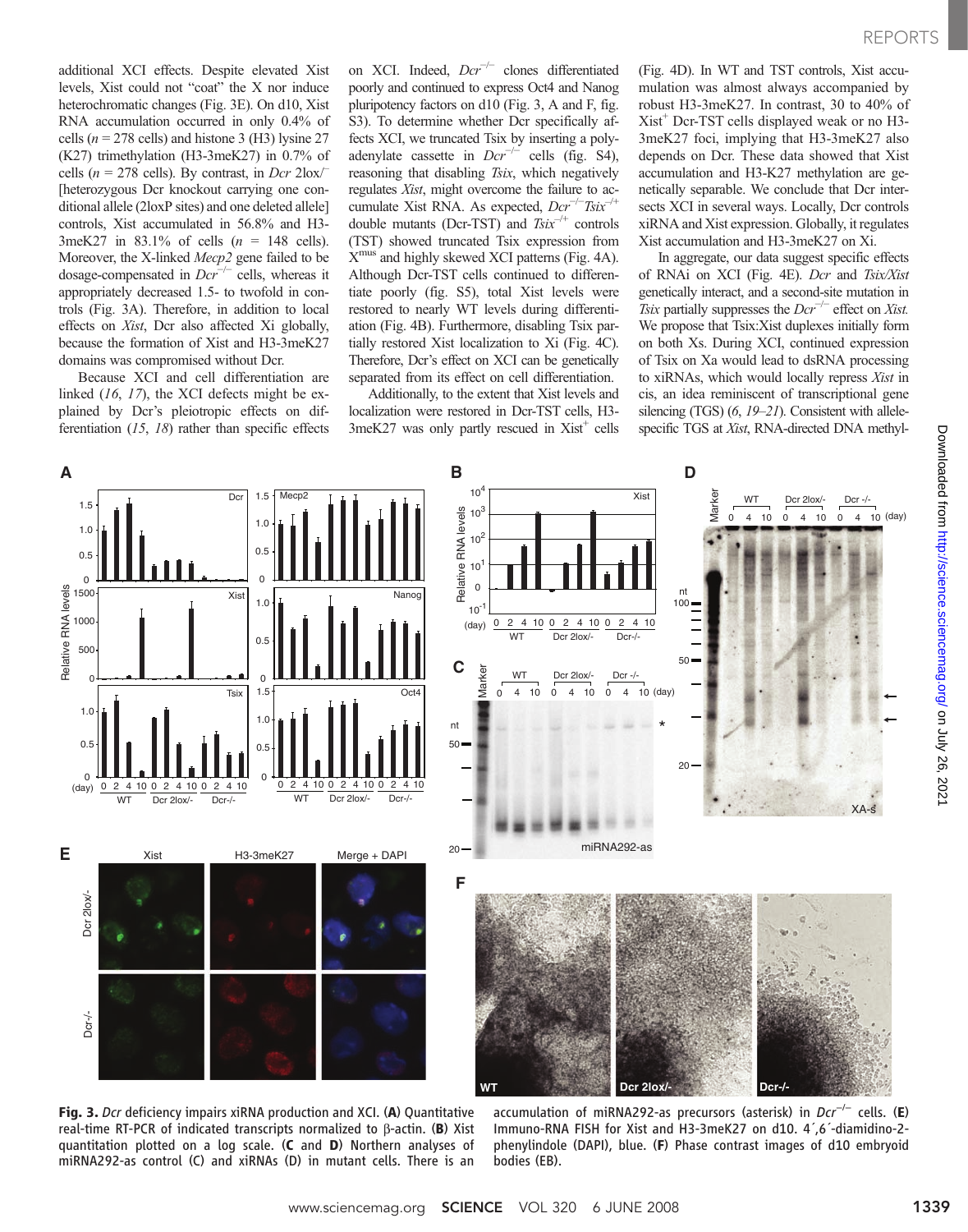### REPORTS



Fig. 4. Tsix genetically interacts with Dcr. (A) Allele-specific RT-PCR analysis. All RT reactions were negative (not shown in figure). Xist d0 samples (asterisks) were 10 fold overloaded to visualize low expression. trpA, triple poly-A cassette; Puro, puromycin; IRES, internal ribosome site; SA, splice acceptor. (B) Real-time RT-PCR of indicated transcripts, each normalized to  $\beta$ -actin. (C) Immuno-RNA FISH for Xist and

H3-3meK27 domains (arrowheads) on d10. n, sample size. (D) Frequency of aberrant H3-3meK27 enrichment in the Xist<sup>+</sup> subpopulation of indicated cell lines.  $n = 100$  to 150 cells. (E) Model of the intersection of RNAi and XCI. (F) Methylationsensitive restriction analysis of the Xist promoter. Genomic DNA was digested with EcoRV or Eco RV+Hpa II. The percent of uncut (methylated) DNA at Hpa II is plotted.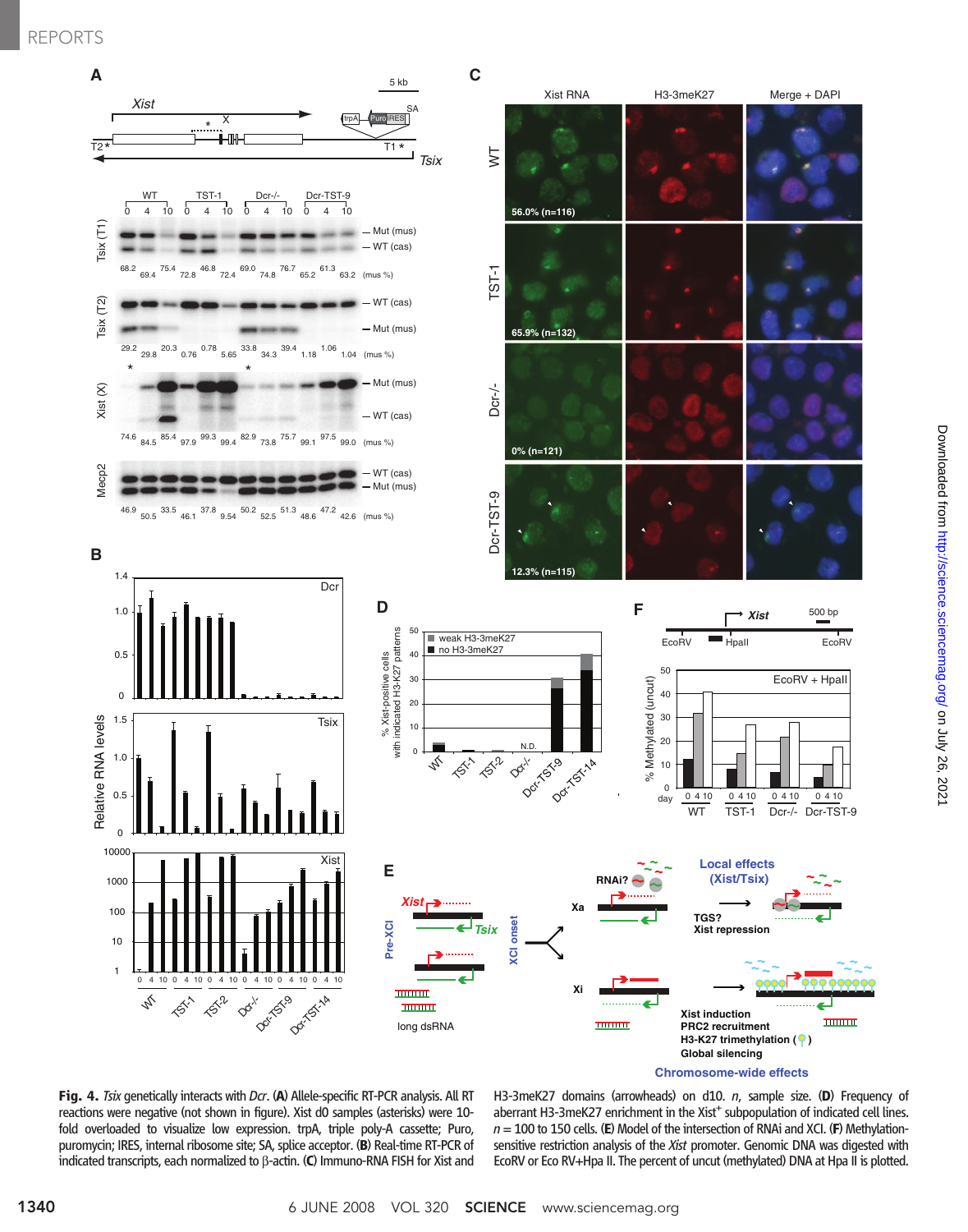ation by Tsix has been proposed  $(10)$ . Here we found that abrogating Dcr and/or Tsix resulted in decreased methylation at the 5′ end of Xist (Fig. 4F). By our model, extremely low Tsix and Xist expression might be sufficient to maintain TGS on Xa in post-XCI cells (19). On Xi, chromosomewide accumulation of Xist RNA and H3-3meK27 depends on Dcr. These ideas support the emerging concept of nuclear RNAi processes in mammals (20, 21). Because Dcr is not known to cleave RNAs to 25 to 42 nt, the observed effects on XCI may be partially indirect. Alternatively, Dcr may have properties yet to be discovered in mammals. XCI now provides a new system in which to investigate RNAi processes.

- References and Notes
- 1. M. F. Lyon, Nature 190, 372 (1961).
- 2. C. J. Brown et al., Cell 71, 527 (1992).
- 3. G. D. Penny, G. F. Kay, S. A. Sheardown, S. Rastan, N. Brockdorff, Nature 379, 131 (1996).
- 4. J. T. Lee, N. Lu, Cell 99, 47 (1999).
- 5. A. Fire et al., Nature 391, 806 (1998).
- 6. S. I. Grewal, S. C. Elgin, Nature 447, 399 (2007).
- 7. B. S. Cobb et al., J. Exp. Med. 201, 1367 (2005).
- 8. A. Wutz, T. P. Rasmussen, R. Jaenisch, Nat. Genet. 30, 167 (2002).
- 9. Y. Ogawa, J. T. Lee, Mol. Cell 11, 731 (2003).
- 10. B. K. Sun, A. M. Deaton, J. T. Lee, Mol. Cell 21, 617
- (2006). 11. C. H. Buzin, J. R. Mann, J. Singer-Sam, Development 120, 3529 (1994).
- 12. S. Shibata, J. T. Lee, Hum. Mol. Genet. 12, 125 (2003).
- 13. P. Avner et al., Genet. Res. 72, 217 (1998).
- 14. S. Shibata, J. T. Lee, Curr. Biol. 14, 1747 (2004).
- 15. E. P. Murchison, J. F. Partridge, O. H. Tam, S. Cheloufi, G. J. Hannon, Proc. Natl. Acad. Sci. U.S.A. 102, 12135 (2005).
- 16. M. Monk, M. I. Harper, Nature 281, 311 (1979).
- 17. J. T. Lee, Science 309, 768 (2005).
- 18. C. Kanellopoulou et al., Genes Dev. 19, 489 (2005).

## Fission Yeast Pot1-Tpp1 Protects Telomeres and Regulates Telomere Length

Tomoichiro Miyoshi, Junko Kanoh, Motoki Saito, Fuyuki Ishikawa\*

Telomeres are specialized chromatin structures that protect chromosomal ends. Protection of telomeres 1 (Pot1) binds to the telomeric G-rich overhang, thereby protecting telomeres and regulating telomerase. Mammalian POT1 and TPP1 interact and constitute part of the six-protein shelterin complex. Here we report that Tpz1, the TPP1 homolog in fission yeast, forms a complex with Pot1. Tpz1 binds to Ccq1 and the previously undiscovered protein Poz1 (Pot1-associated in Schizosaccharomyces pombe), which protect telomeres redundantly and regulate telomerase in positive and negative manners, respectively. Thus, the Pot1-Tpz1 complex accomplishes its functions by recruiting effector molecules Ccq1 and Poz1. Moreover, Poz1 bridges Pot1-Tpz1 and Taz1-Rap1, thereby connecting the single-stranded and double-stranded telomeric DNA regions. Such molecular architectures are similar to those of mammalian shelterin, indicating that the overall DNA-protein architecture is conserved across evolution.

Telomeres consist of long arrays of doublestranded (ds) G-rich telomeric repeats terminated by G-rich single-stranded (ss) overhangs at the 3′-terminus (G-tail). The Oxytricha nova telomere end-binding protein (TEBP)- $\alpha$ and  $-\beta$  heterodimers are prototypes of G-tailbinding proteins  $(1, 2)$ . TEBP- $\alpha$  and - $\beta$  contain oligonucleotide/oligosaccharide-binding (OB) fold domains involved in DNA binding and protein-protein interaction (3). Protection of telomeres 1 (Pot1), the homolog of TEBP- $\alpha$ , binds to the G-tail and is essential for telomere protection (4, 5). Mammalian POT1 and the TEBP- $\beta$  homolog TPP1 form a complex that protects telomeres and regulates telomerase (6–9). POT1 and TPP1 constitute the shelterin complex together with TIN2, RAP1, and ds telomeric DNA–binding

proteins TRF1 and TRF2 (10). It has been proposed that mammalian POT1 transduces signals from TRF1 to negatively control telomerase reaction (11).

To elucidate how fission yeast Pot1 functions, we purified proteins associated with Pot1. We identified Ccq1 and two uncharacterized proteins, encoded SPAC19G12.13 and SPAC6F6.16, by mass spectrometry of Pot1 immunoprecipitates (fig. S1 and table S1). Ccq1 is a telomere protein that recruits a Snf2/histone deacetylase (HDAC)–containing repressor complex (SHREC) (12, 13). SPAC19G12.13 produces the previously undiscovered Pot1 complex component Poz1 (Pot1-associated in Schizosaccharomyces pombe) (GenBank accession number AB433171). We found that the presence of introns in SPAC6F6.16 resulted in encoding a protein larger than that predicted in the database (fig. S2). Secondary structure–based fold-recognition programs predicted that the N terminus of the SPAC6F6.16 product (residues 1 to 158) contains an OB fold domain that is most closely related to those of

- 19. T. A. Volpe et al., Science 297, 1833 (2002).
- 20. D. H. Kim, L. M. Villeneuve, K. V. Morris, J. J. Rossi, Nat. Struct. Mol. Biol. 13, 793 (2006).
- 21. K. V. Morris, S. W. Chan, S. E. Jacobsen, D. J. Looney, Science 305, 1289 (2004).
- 22. We thank G. Hannon for the Dcr targeting construct and Dcr2lox/<sup>-</sup> male ES cells; N. Lau for technical advice; and M. Anguera, J. Erwin, S. Namekawa, B. Payer, and J. Zhao for careful critique of the manuscript. Y.O. is especially indebted to A. Ogawa for her support. This work is funded by the Medical Scientist Training Program (B.K.S.), NIH, and the Howard Hughes Medical Institute (J.T.L.).

#### Supporting Online Material

www.sciencemag.org/cgi/content/full/320/5881/1336/DC1 Materials and Methods Figs. S1 to S5 References

12 March 2008; accepted 30 April 2008 10.1126/science.1157676

TEBP-b and human TPP1 (fig. S2 and table S3). Moreover, the product and Pot1 form a complex that protects telomeres and regulates telomerase.We therefore conclude that SPAC6F6.16 encodes the fission yeast Tpp1 homolog. Because the gene name  $tpp1^+$  is already being used by another gene in fission yeast, we will call this gene  $tpz1^+$  (TPP1 homolog in Schizosaccharomyces pombe) (GenBank accession number AB433170).

The physical association between Pot1 and Ccq1, Tpz1, or Poz1 was confirmed by immunoprecipitation (Fig. 1A). Immunofluorescence experiments showed that Ccq1, Tpz1, and Poz1 colocalize with Pot1 (fig. S3). A chromatin immunoprecipitation (ChIP) assay also demonstrated that Ccq1, Tpz1, and Poz1 are specifically bound to telomeres (Fig. 1B). Thus, Ccq1, Tpz1, and Poz1 are closely associated with Pot1 at telomeres. Ccq1 directly associates with Clr3, an HDAC in SHREC (12) (fig. S4). However, Clr3 was not detected in the Pot1-precipitated fraction and is not involved in controlling telomere length, indicating that the Pot1 complex identified in this study is distinct from SHREC.

We used a yeast two-hybrid assay to examine interactions between Tpz1 and Pot1, Ccq1, or Poz1. Tpz1 associated with Pot1, Ccq1, and Poz1 (Fig. 1C). However, we did not observe any substantial interaction between Poz1 and Pot1 or Ccq1 (fig. S5). Deletion analyses revealed that the N terminus of Tpz1 (amino acids 2 to 223) is sufficient for the interaction with Pot1 but not with Ccq1 or Poz1 [Pot1 binding domain (PBD)]. The N-terminal OB fold (OB1) of Pot1 (amino acids 1 to 138) is dispensable for the interaction. In contrast, the C terminus of Tpz1 (amino acids 379- to 508) interacts with Ccq1 and Poz1 but not with Pot1[Ccq1/Poz1-binding domain (CPBD)]. Taken together, Tpz1 is the core molecule interacting with Pot1, Ccq1, and Poz1. The relative positions of the regions responsible for Pot1-Tpz1 interaction in Pot1 and Tpz1 are similar to those in TEBP- $\alpha/\beta$  and human TPP1 and POT1

Department of Gene Mechanisms, Graduate School of Biostudies, Kyoto University, Yoshida-Konoe-cho, Sakyo-ku, Kyoto 606- 8501, Japan.

<sup>\*</sup>To whom correspondence should be addressed. E-mail: fishikaw@lif.kyoto-u.ac.jp